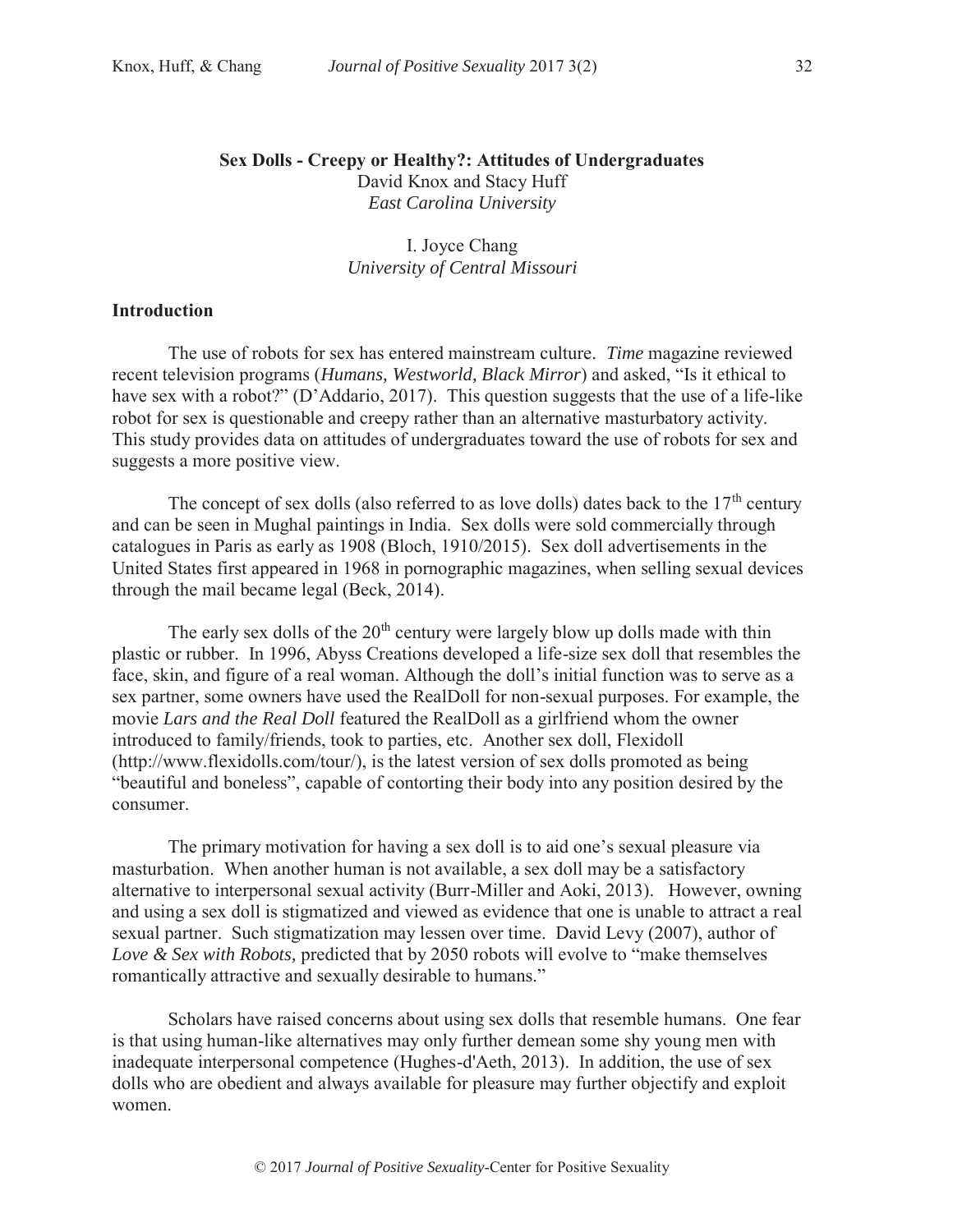One of the most comprehensive studies about sex dolls was conducted by Valverde (2012) who wrote her master's thesis on "the modern sex doll-owner." She interviewed Abyss Creation's founder Matt McMullen who revealed that his company ships ten dolls a week, (90% female dolls and 10% male dolls), each costing at least \$5,000. "There are 11 different body types and 31 faces to choose from. In addition, there are 30 styles and shades of nipples; skin and lip type; hair and eye color; pubic hair (trimmed, natural, full, shaved); eyebrows (fake, human hair); removable tattoos, piercings etc." (Gurley, 2015). The newer humanoid sex robot versions talk, respond to questions, have movement and simulate a real woman. See http://www.nytimes.com/video/technology/100000003731634/the-uncannylover.html to observe an example of a female sex doll who talks. As might be expected, members of the sex doll community often wish to remain anonymous for fear of judgment, persecution, and psychiatric labeling. However, as part of Valverde's study, some sex doll owners were willing to respond to questions about sex doll use thorough an anonymous questionnaire.

Valverde (2012) collected her data via an online survey from 61 members of an "online doll-owner community forum." Of those who completed the survey, 88% were male (12% female) and almost 90% (87%) were heterosexual. The average age of the sex doll owner was 43 with ages ranging from 20 to 69. Slightly less than three fourths (71%) of the respondents were single. with 65% earning between \$30,000 and \$90,000 annually. The primary purpose of owning a doll, reported by 70% of the respondents, was for sex. Indeed, 41% of the doll owners said that the doll was their primary sex partner. Thirty percent of doll owners said that the primary purpose was for companionship; 17% used the doll for sex with a partner. Doll ownership/use was not without negative feelings - over a third (37%) reported that they felt shame, guilt or embarrassment.

#### **Purpose of the Study**

The purpose of this paper was to identify social psychological variables related to the acceptance/use of a sex doll and humanoid robot in the context of physical and emotional intimacy. How are gender, religion, and sexual values (independent variables) related to sex doll acceptance and use (dependent variable)?

### Methods and Sample

A 34-item survey was approved by the Institutional Review Board at a large southeastern university in the USA. An email including an Internet link to the survey was sent to undergraduates in the sexuality/marriage/family courses of the first author. No incentives for participation in the survey were provided. The survey included Likert type questions, which asked students about their being open to using a sex doll or humanoid robot in the context of interpersonal sex. The term "sex doll" was defined as a sex toy with features resembling a human partner and unable to interact or communicate. The term humanoid robot was defined as a machine with an appearance resembling a real human;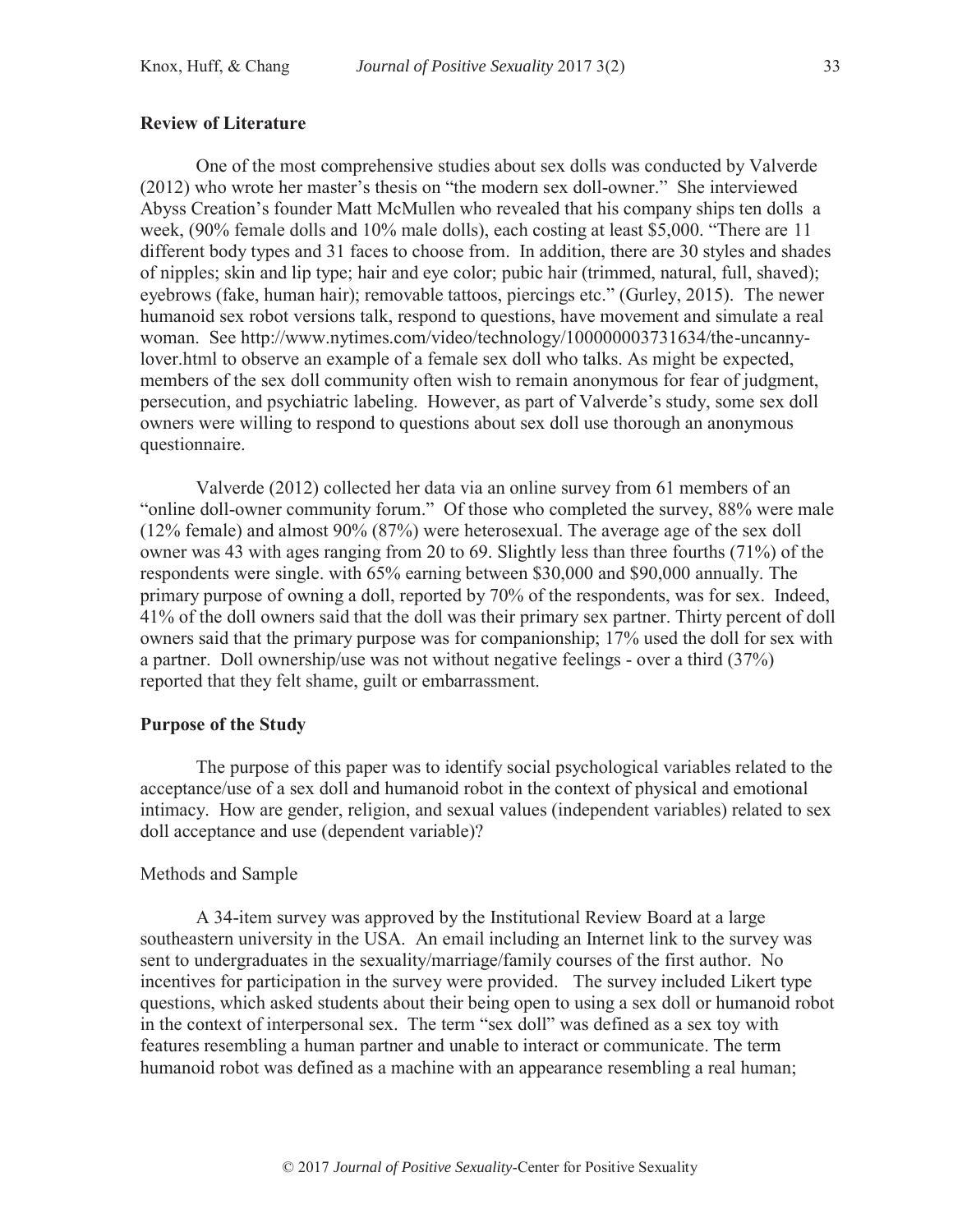humanoid robots can interact and communicate with humans if they are programmed to do so.

The survey included two questions about sex dolls: understanding ("I can understand how someone would prefer having sex with a life-like sex doll") and openness ("I am open to the idea of having a sex doll for personal use"). Six questions were about the use of a humanoid robot: Falling in Love ( "I think it is possible to fall in love with a humanoid robot"), No Headache ("Humanoid robot would never have a 'headache".), Marriage ("I think people should be able to marry their humanoid robots"), Sexual Need ("I think the development of humanoid robots to meet sexual needs is a good idea") , Stigmatization ("The use of humanoid robots for having sex is stigmatized) and Intimacy ("I could develop feelings of intimacy for a humanoid robot"). Demographic questions regarding gender, race, religious commitment, etc. preceded questions about robot acceptance and use.

A total of 345 respondents completed the survey. The majority of respondents (81%) were female, white (70% white, 15% black, 8% Latino, 3% Biracial, 3% Asian and 1% other) and heterosexual (90%). Almost three-fourths (72%) were either first or second year undergraduates. Almost half (48%) were emotionally involved in a committed or engaged relationship, 37% were not seeing anyone/not involved, and 14% were casually dating different people.

The data were analyzed by SPSS (version 21) statistical software.

# **Findings**

The respondents varied in terms of how they felt about their acceptance and use of a sex doll. The majority of the respondents were not in favor of the use of a sex doll. Over two thirds (68%) could not understand how anyone could think of having sex with a doll, less than one in five (17%) strongly agreed or agreed that they "could understand how someone would prefer having sex with a life-like sex doll over a human" and 15% were neutral about the idea.

When the respondents were asked if they personally would be open to having sex with a doll, 8% said yes, 13% were neutral and 79% strongly disagreed or disagreed. Only one male of the 345 respondents reported having had sex with a doll.

Regarding perceptions of stigma for having sex with a sex doll, almost a third (32%) strongly agreed or agreed that there was a stigma, 41% were neutral about the existence of a stigma and 28% strongly disagreed or disagreed that there was a stigma. Finally, concerning the development of humanoid robots to meet sexual needs being a good idea, 11% thought it was a good idea, 14% were neutral and 76% thought it was a bad idea. Analysis of the data included identifying the variables of gender, religious and sexual values (independent variables) in relation to sex robot acceptance (dependent variable).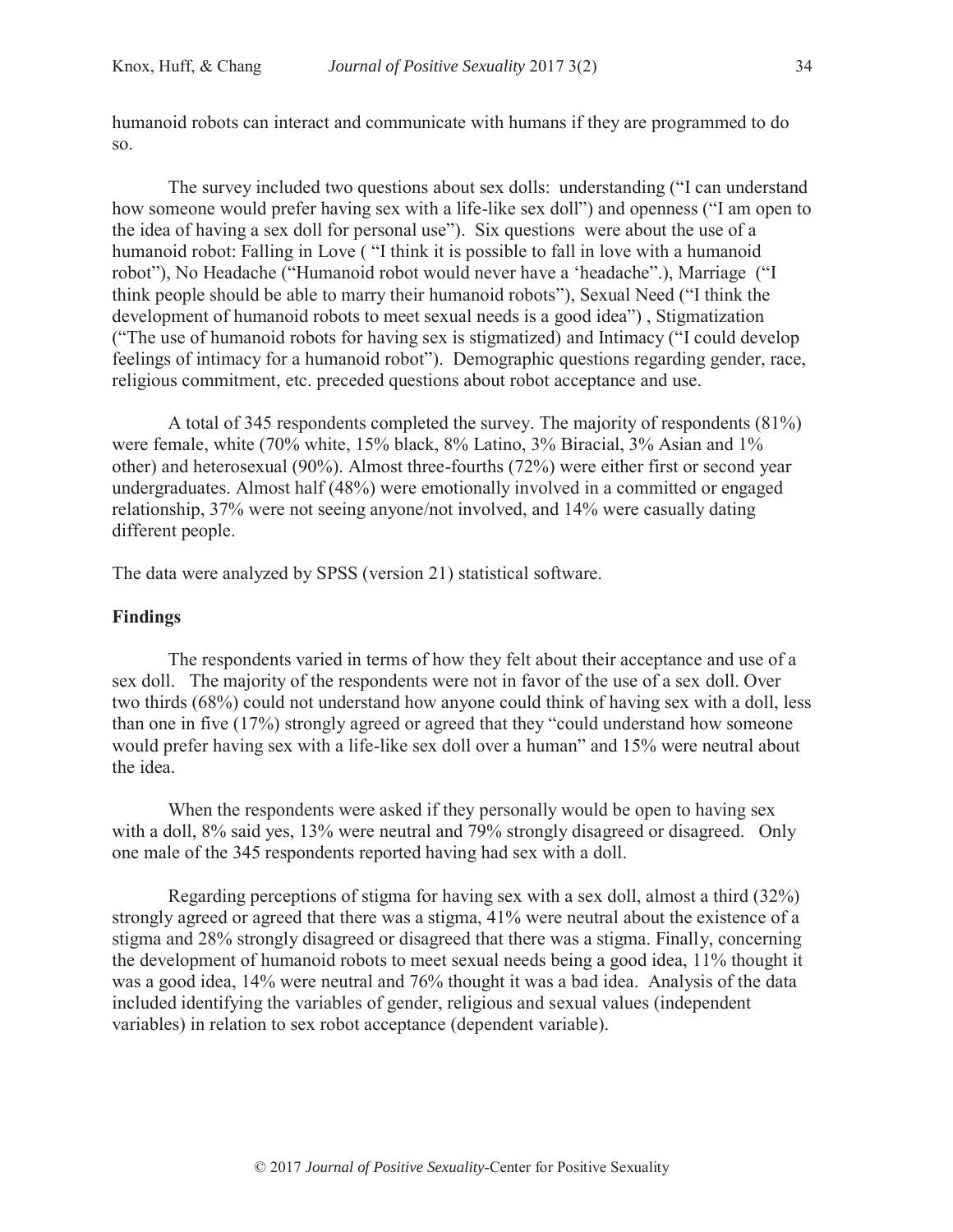# **Gender Differences**

When asked to rate the statement "I am open to the idea of having a sex doll for personal use", men (*M*= 2.09, *SD*= 1.11) were significantly more open to having a sex doll (*p*   $\leq$  .01) than women ( $M=1.70$ ,  $SD=0.95$ ). When respondents were asked if they could develop feelings of intimacy for a humanoid robot, men (*M*= 1.67, *SD*=0.89) were significantly more accepting ( $p < .05$ ) than women ( $M=1.39$ ,  $SD=0.74$ ). Table 1 illustrates dependent variables by gender.

|                                                                                          |       | $\overline{M}$ | <b>SD</b> | $\boldsymbol{p}$ |
|------------------------------------------------------------------------------------------|-------|----------------|-----------|------------------|
| <b>Sex Doll Preference</b>                                                               | Men   | 2.31           | 1.30      | n.s.             |
| "I can understand how someone would prefer having sex Women                              |       | 2.05           | 1.13      |                  |
| with a life-like sex doll over a human."                                                 |       |                |           |                  |
| Open to Sex Doll                                                                         | Men   | 2.09           | 1.11      | p < .01          |
| "I am open to the idea of having a sex doll for personal<br>use."                        | Women | 1.70           | 0.95      |                  |
| In Love with Robot                                                                       | Men   | 2.02           | 1.19      | n.s.             |
| "I think it is possible to fall in love with a humanoid<br>robot."                       | Women | 2.15           | 1.13      |                  |
| Robot: No "headache"                                                                     | Men   | 3.05           | 1.41      | n.s.             |
| "A humanoid robot would never have a "headache" and<br>would always be available for sex | Women | 2.73           | 1.28      |                  |
| <b>Marry Robots</b>                                                                      | Men   | 1.98           | 1.15      | n.s.             |
| "I think people should be able to marry their humanoid<br>robots if they want to"        | Women | 1.75           | 1.03      |                  |
| Robots for Sex Need                                                                      | Men   | 2.19           | 1.13      | n.s.             |
| "I think the development of humanoid robots to meet<br>sexual needs is a good idea."     | Women | 1.98           | 1.04      |                  |
| Robot Stigmatization                                                                     | Men   | 3.02           | 1.34      | n.s.             |
| "The use of "humanoid robots for having sex is"<br>stigmatized."                         | Women | 3.08           | 1.32      |                  |
| Robot Intimacy                                                                           | Men   | 1.67           | 0.89      | p < .05          |
| "Feeling I could develop feelings of intimacy for a<br>humanoid robot."                  | Women | 1.39           | 0.74      |                  |

Table 1: Dependent Variables: Means and Standard Deviation

Note: n.s. (not significant)

# **Religion**

Participants identified themselves as being in one of three religious groups: religious, spiritual but not religious, or neither. While respondents did not identify their specific religious background, most students at this southeastern university were from predominately Christian backgrounds. Those who identified as being religious were far less accepting than those who were either spiritual or not religious. These findings support the research of Jeremy Hsu (2014) who found that religious fundamentalists tended to view humanoid robots as being more "creepy overall." The explanation for a religious association with a negative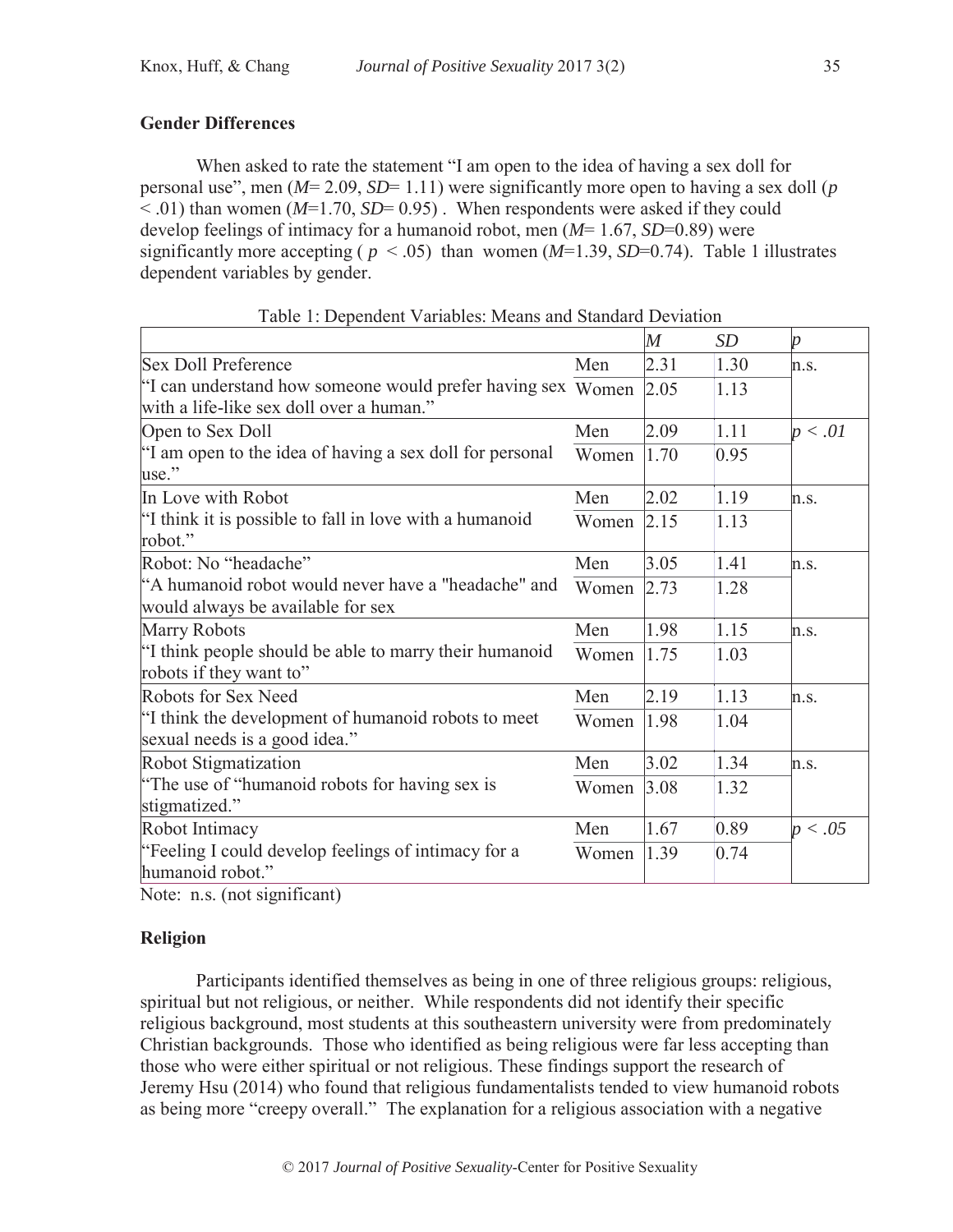view of robots is that robots are counter to the belief that a Supreme Being made humans. The Judeo-Christian monotheistic doctrine states that only God can give life, and human substitutes are to be shunned (Kim and Kim, 2013).

## **Sexual Value**

Respondents self-identified their sexual value as absolutist (sexual intercourse before marriage is wrong, 13.2%), relativist (sexual intercourse justified if the person is in love, 56.8%) or hedonist (do what feels good, 30%). Compared to relativists and hedonists, absolutists were significantly ( $p < .001$ ) more likely to hold negative views regarding sex robots. Table 2 illustrates dependent variables by sexual values.

| Variable                   |                                  | M              | SD   | $\boldsymbol{F}$ | Post Hoc                    |
|----------------------------|----------------------------------|----------------|------|------------------|-----------------------------|
|                            |                                  |                |      |                  | Comparison                  |
| <b>Sex Doll Preference</b> | Absolutism (A)                   | 1.63           | 1.09 | $6.21**$         | $A < H$ **                  |
|                            | Relativism (R)                   | 2.06           | 1.12 |                  |                             |
|                            | Hedonism (H)                     | 2.38           | 1.21 |                  |                             |
| Open to Sex Doll           | Absolutism (A)                   | 1.56           | 0.95 | $3.71*$          | $A \leq H^*$                |
|                            | Relativism (R)                   | 1.72           | 0.94 |                  |                             |
|                            | Hedonism (H)                     | $\overline{2}$ | 1.08 |                  |                             |
| In Love with Robot         | Absolutism (A)                   | 2.07           | 1.06 | n.s.             | n.s.                        |
|                            | Relativism (R)                   | 2.04           | 1.13 |                  |                             |
|                            | Hedonism (H)                     | 2.31           | 1.21 |                  |                             |
| Robot: No "headache"       | Absolutism (A)                   | 2.41           | 1.34 | $3.51*$          | $A \leq H^*$                |
|                            | Relativism (R)                   | 2.77           | 1.29 |                  |                             |
|                            | Hedonism (H)                     | 3.04           | 1.27 |                  |                             |
| Marry Robots               | Absolutism (A)                   | 1.39           | 0.73 | $8.09***$        | $A \leq H^{**}$             |
|                            | Relativism (R)                   | 1.73           | 0.97 |                  | $R < H^*$                   |
|                            | Hedonism (H)                     | 2.12           | 1.22 |                  |                             |
| Robots for Sex             | Absolutism (A)                   | 1.51           | 0.81 | $7.29***$        | $\mathrm{A}<\mathrm{H}$ *** |
|                            | Relativism (R)                   | 2.01           | 1.05 |                  | $A < R^*$                   |
|                            | Hedonism (H)                     | 2.26           | 1.12 |                  |                             |
| Robot Stigmatize           | Absolutism (A)                   | 2.85           | 1.42 | $4.28*$          | $R < H^*$                   |
|                            | Relativism (R)                   | 2.94           | 1.26 |                  |                             |
|                            | Hedonism (H)                     | 3.4            | 1.35 |                  |                             |
| Robot Intimacy             | Absolutism (A)                   | 1.41           | 0.77 | n.s.             | n.s.                        |
|                            | Relativism (R)                   | 1.41           | 0.74 |                  |                             |
|                            | Hedonism (H)                     | 1.54           | 0.84 |                  |                             |
| Note: $* p < .05$ ;        | ** $p < .01$ ,<br>*** $p < .001$ |                |      |                  |                             |

Table 2: Means, Standard Deviation, ANOVA and Post Hoc Comparisons by Sexual Value